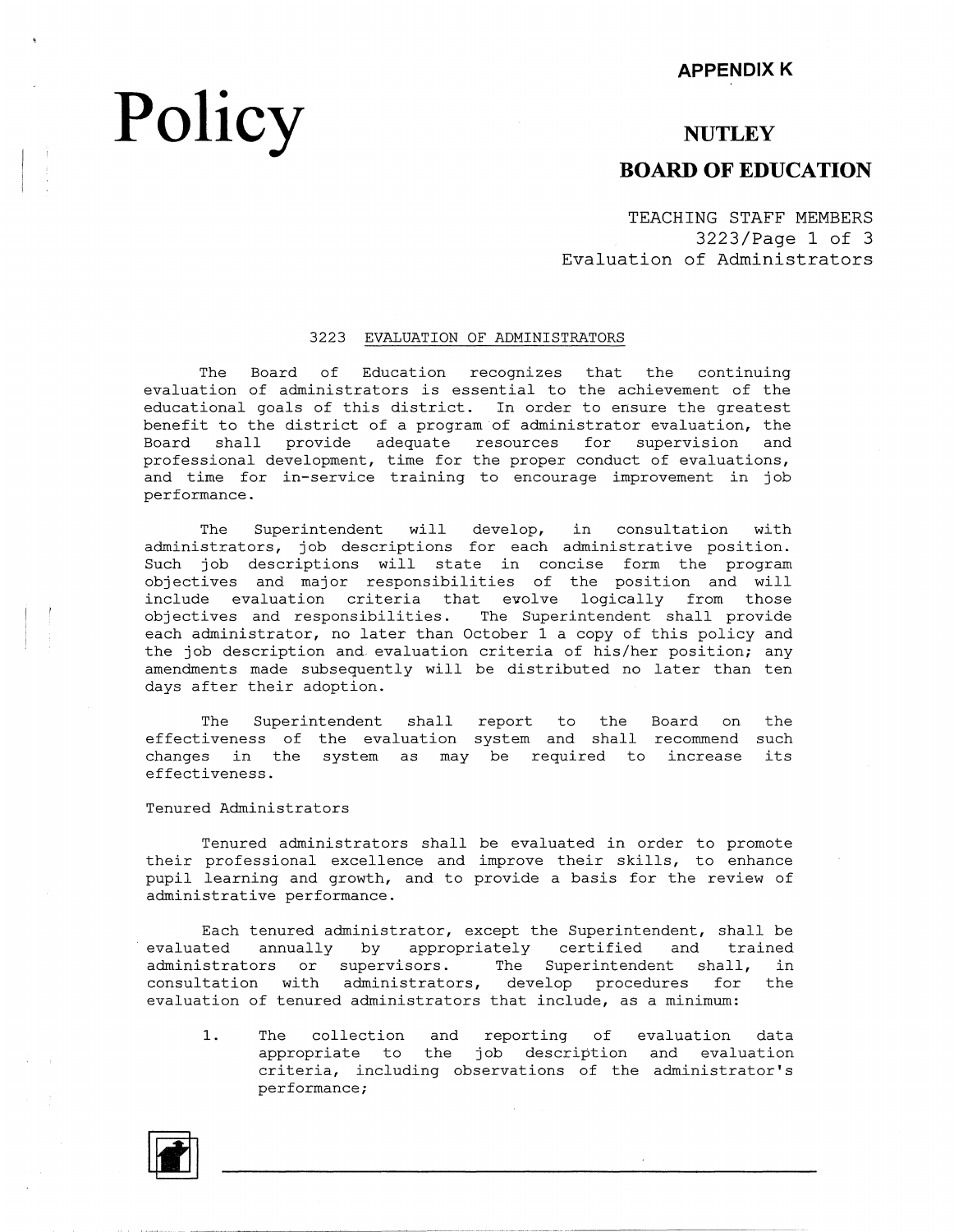## Policy NUTLEY

### **BOARD OF EDUCATION**

TEACHING STAFF MEMBERS 3223/Page 2 of 3 Evaluation of Administrators

- 2. Observation conferences between the administrator and the evaluating supervisor;
- 3. The preparation of individual professional development plans;
- 4. The preparation by the supervisor of an annual written performance report that includes the administrator's performance areas of strength and weakness, an individual professional development plan developed by the supervisor and the administrator, a summary of available indicators of pupil progress and growth and a statement of how these indicators relate to the effectiveness of the overall program and the performance of the individual administrator, and provision for entry into the record by the administrator, within ten working days after the signing of the report, of performance data not included by the supervisor; and
- 5. The annual summary conference between the administrator and the evaluating supervisor $<sub>r</sub>$  shall be held before the</sub> written performance report is filed. The conference shall include, but not be limited to, a review of the administrator's performance based upon the job description and a review of the progress toward the objectives of the individual professional developme plan developed at the previous annual conference and a review of available indicators of pupil progress and growth toward the program objectives. A review of the written performance report and the signing of the report shall be within five working days of the review.

#### Nontenured Administrators

Nontenured administrators shall be evaluated for the purpose of identifying and correcting deficiencies, improving professional competence, establishing a means for determining reemployment, and improving the quality of the educational program of this district.

The evaluation of nontenured administrators shall be conducted by appropriately certified supervisors and shall include, as a minimum: